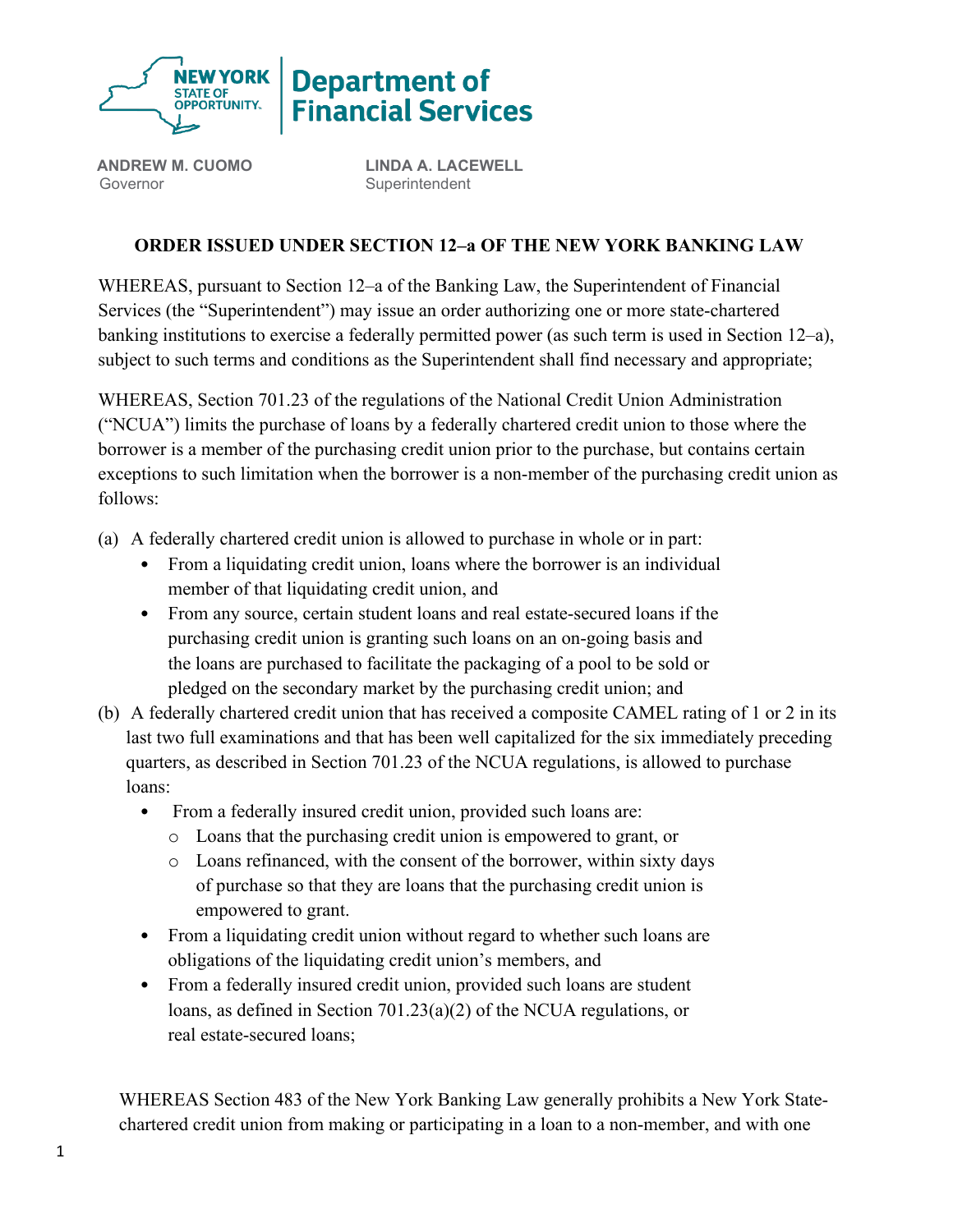exception<sup>[1](#page-1-0)</sup> contains no statutory exceptions to the prohibition on making or participating in a loan or part of a loan to a non-member that are analogous to the Federal exceptions listed above;

WHEREAS, subject to a number of conditions and requirements, Section 701.22 of the regulations of the NCUA additionally permits a federally chartered credit union to purchase a participation in a loan to a non-member (where a continuing obligation between the seller and purchaser is contemplated) from a broad range of sources, including any federally chartered or federally insured financial institution or any state or federal government agency and its subdivisions;

WHEREAS, Section 454.35 of the Banking Law authorizes New York State-chartered credit unions to participate in loans only "with other credit unions, credit union organizations, or other banking organizations," which is a narrower set of entities than that from which a federally chartered credit union may acquire a participation in a loan;

WHEREAS, the legislative history of Section 454.35 indicates that the New York legislature intended to adopt the Federal rules applicable to participations then in effect; and

WHEREAS, the Superintendent finds that the issuance of this order is consistent with the policy of the State of New York as declared in Section 10 of the Banking Law and thereby protects the public interest, including the interests of depositors, creditors, shareholders, stockholders and consumers, and is necessary to achieve or maintain parity between New York-chartered credit unions and federally chartered credit unions, with respect to rights, powers, privileges, benefits, activities, loans, investments or transactions;

## NOW, THEREFORE, BE IT ORDERED THAT

Notwithstanding anything in law or regulations to the contrary, pursuant to Section 12–a of the Banking Law, to the extent that a federally chartered credit union would be able to do so:

**A.** A New York State-chartered credit union may, within the limitations of the written loan purchase policies of its board of directors, purchase loans, in whole or in part, (when the borrower is a non-member of the purchasing credit union and no continuing contractual obligation between the seller and purchaser is contemplated):

1. From a liquidating credit union, if such loans are to individual members of that liquidating credit union;

2. From any source, if such loans are of the following types and are purchased to facilitate the packaging of a pool to be sold or pledged on the secondary market by the purchasing credit union:

a) Student loans, as defined in Section 701.23(a)(2) of the NCUA regulations, provided that the purchasing credit union is granting student loans on an ongoing basis.

<span id="page-1-0"></span><sup>&</sup>lt;sup>1</sup> This exception in Section 454.35 of the Banking Law allows a New York State-chartered credit union to participate in certain loans to non-members provided that such non-members are members of another credit union.